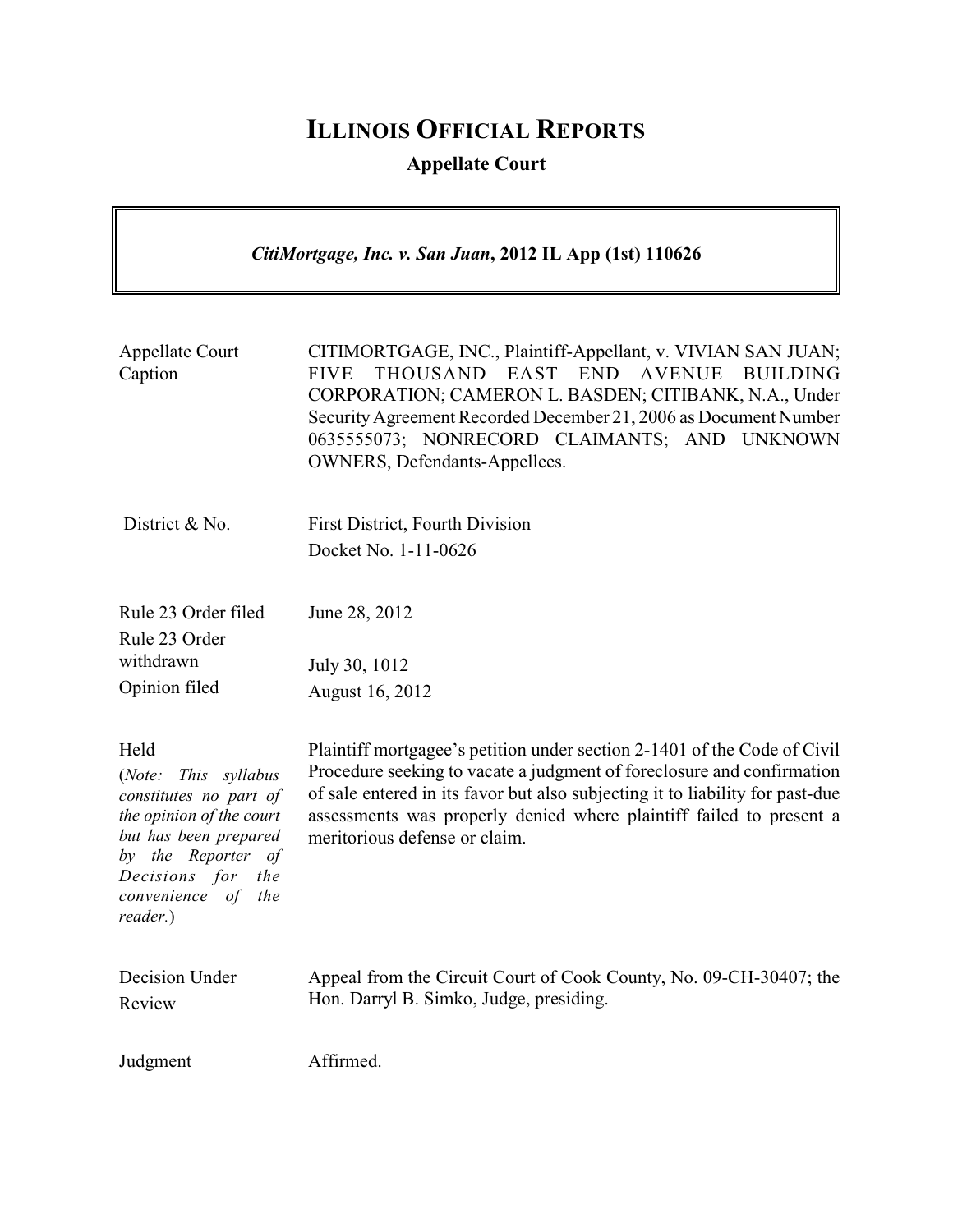| Counsel on<br>Appeal | Law Offices of Ira T. Nevel, LLC, of Chicago (Ira T. Nevel, of counsel),<br>for appellant.                                                                              |
|----------------------|-------------------------------------------------------------------------------------------------------------------------------------------------------------------------|
|                      | Levenfeld Pearlstein, LLC, of Chicago (Christopher M. Heintskill and<br>Paul J. Ochmanek Jr., of counsel), for appellee Five Thousand East End<br>Avenue Building Corp. |
| Panel                | JUSTICE STERBA delivered the judgment of the court, with opinion.<br>Presiding Justice Lavin and Justice Fitzgerald Smith concurred in the<br>judgment and opinion.     |

#### **OPINION**

¶ 1 CitiMortgage, Inc., commenced foreclosure proceedings on a security interest held in a unit located in a cooperative building. CitiMortgage purchased that unit at a judgment sale and the trial court entered an order confirming the sale. CitiMortgage then filed a petition to vacate the trial court's order confirming the sale of the unit pursuant to section 2-1401 of the Code of Civil Procedure (735 ILCS 5/2-1401 (West 2010)) when it discovered that it would be liable for paying past-due assessments and that the cooperative building planned to convert its apartments into condominiums. CitiMortgage appeals the trial court's denial of its section 2-1401 petition claiming that the trial court erred in finding that it failed to raise a meritorious defense. CitiMortgage claims that because it was seeking to vacate a judgment entered in its favor, it was not required to present a meritorious defense. In the alternative, CitiMortgage claims that the newly discovered evidence of past-due assessments amounting to \$50,000 and the cooperative building's conversion into condominiums raises a meritorious defense. For the reasons that follow, we affirm.

### ¶ 2 BACKGROUND

- ¶ 3 On August 26, 2009, CitiMortgage filed a complaint to foreclose a cooperative security agreement (Agreement). The Agreement was executed on December 19, 2003, between it and Vivian San Juan and Cameron L. Basden, who were the shareholders of property located at 5000 East End, Unit 6D in Hyde Park, Illinois, which was an apartment in a cooperative building. San Juan and Basden owned 66 shares in the cooperative building. The owner of the premises was Five Thousand East End BuildingCorporation (Building Corporation), and San Juan and Basden were shareholders. The total amount of the original indebtedness stated in the Agreement was \$55,600, and the principal balance outstanding was \$51,649.25.
- ¶ 4 On October 21, 2009, BuildingCorporation filed its answer to CitiMortgage's complaint to foreclose the Agreement, which asserted priority as an affirmative defense. Building Corporation claimed that "by virtue of the Proprietary Lease and Recognition Agreement,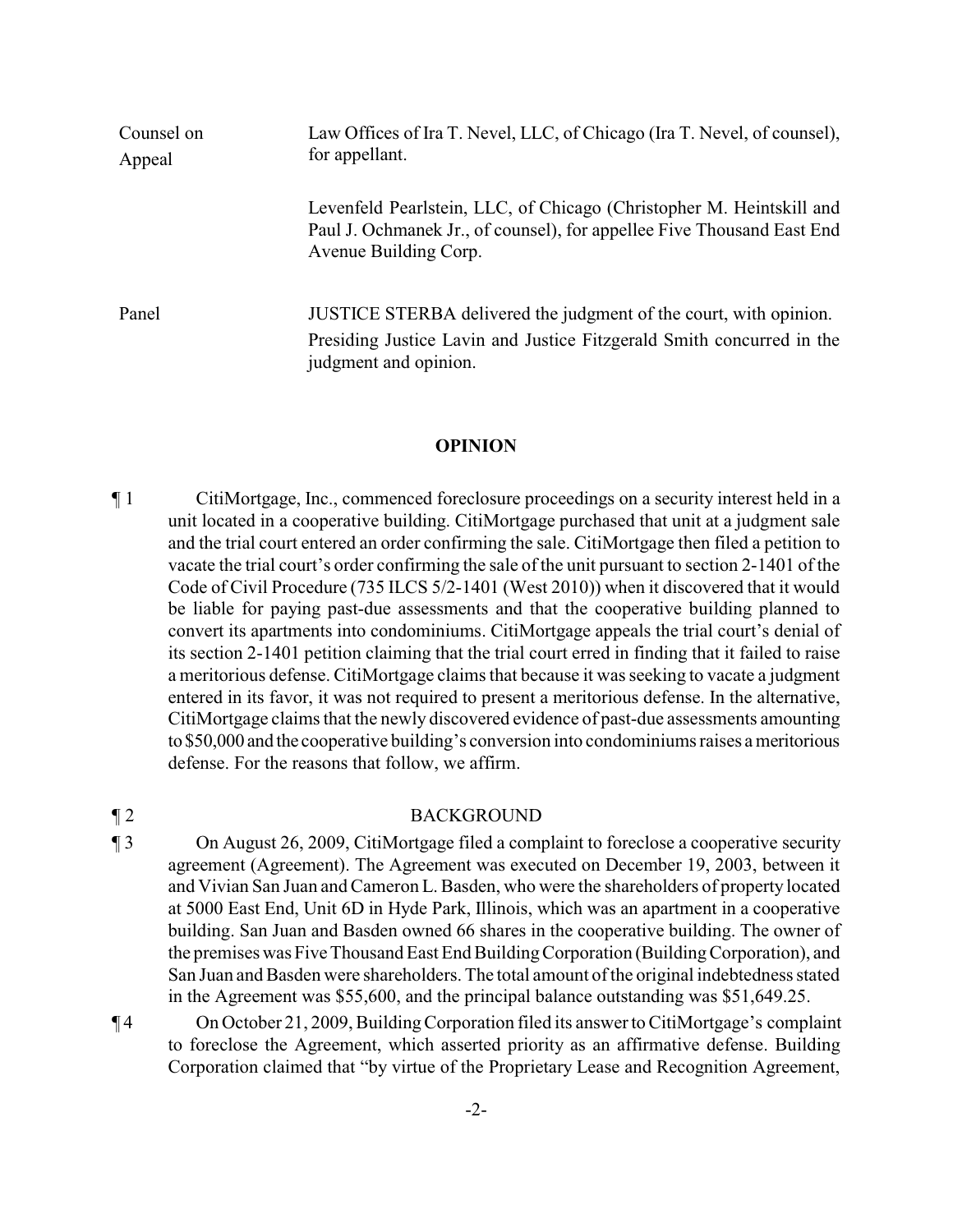the right, title and interest of the Building Corporation to payment of its assessments and fees, is prior and superior to the interest of the Plaintiff herein." Building Corporation asserted that it must be paid for past-due amounts before CitiMortgage could receive any distributions resulting from the disposition of the shares. Attached to the answer was the affidavit of Brooke Finlan, who was BuildingCorporation's propertymanager, which stated that Building Corporation was owed \$18,934.79 in past-due assessments, charges and fees as of October 15, 2009.

¶ 5 On November 10, 2009, Building Corporation issued to CitiMortgage a certificate identifying it as the owner of 66 shares of capital stock of the building, which were the shares owned by San Juan and Basden.

- ¶ 6 On December 8, 2009, CitiMortgage filed a motion for default and certificate of service against San Juan and Basden. On that same day, CitiMortgage also filed a motion for summary judgment against Building Corporation. On January 21, 2010, the trial court entered an order of default against San Juan and Basden. Also on that day, the trial court entered an order granting CitiMortgage's motion for summary judgment and simultaneously entered the judgment of foreclosure and order of sale. The judgment of foreclosure stated that CitiMortgage's mortgage was superior to all other defendants' liens, rights or claims upon the real estate, and that the total amount due to CitiMortgage was \$58,726.40. The judgment of foreclosure also provided that CitiMortgage shall pay any real estate taxes, assessments or any other advances during the statutory period of redemption, which expired on April 21, 2010. The foreclosure sale occurred on May 21, 2010, and CitiMortgage was the highest bidder offering \$34,126.
- ¶ 7 In May 2010, Building Corporation filed a forcible entry and detainer action against Citibank. This action did not proceed to trial because CitiMortgage's mortgage was superior to all other defendants' liens, rights or claims. BuildingCorporation's counsel was not aware of the pending foreclosure action until Citibank's counsel brought that proceeding to his and the trial court's attention.
- ¶ 8 On August 4, 2010, Building Corporation filed a stipulated motion for substitution of counsel, motion to vacate the judgment of foreclosure, and to disapprove the report of sale. Building Corporation asserted that in its answer to the complaint, it stated that the foreclosure action involved a residential cooperative and that CitiMortgage's interest was subject to and subordinate to its interest. Building Corporation claimed that CitiMortgage misled the court because it failed to inform it about the existence and effect of the recognition agreement executed between it and CitiMortgage on December 19, 2003, which provided that BuildingCorporation's lien was superior to CitiMortgage's lien. The trial court entered an order on August 12, 2010 continuing Building Corporation's motion to vacate to September 2, 2010.
- ¶ 9 Also on August 4, 2010, CitiMortgage filed a motion for confirmation of sale, and the trial court on August 10, 2010, entered an order confirming the sale.
- ¶ 10 On September 2, 2010, the trial court entered an order granting Building Corporation's stipulated motion for substitution of counsel. The trial court also granted in part Building Corporation's motion to vacate the judgment of foreclosure, and amended the judgment of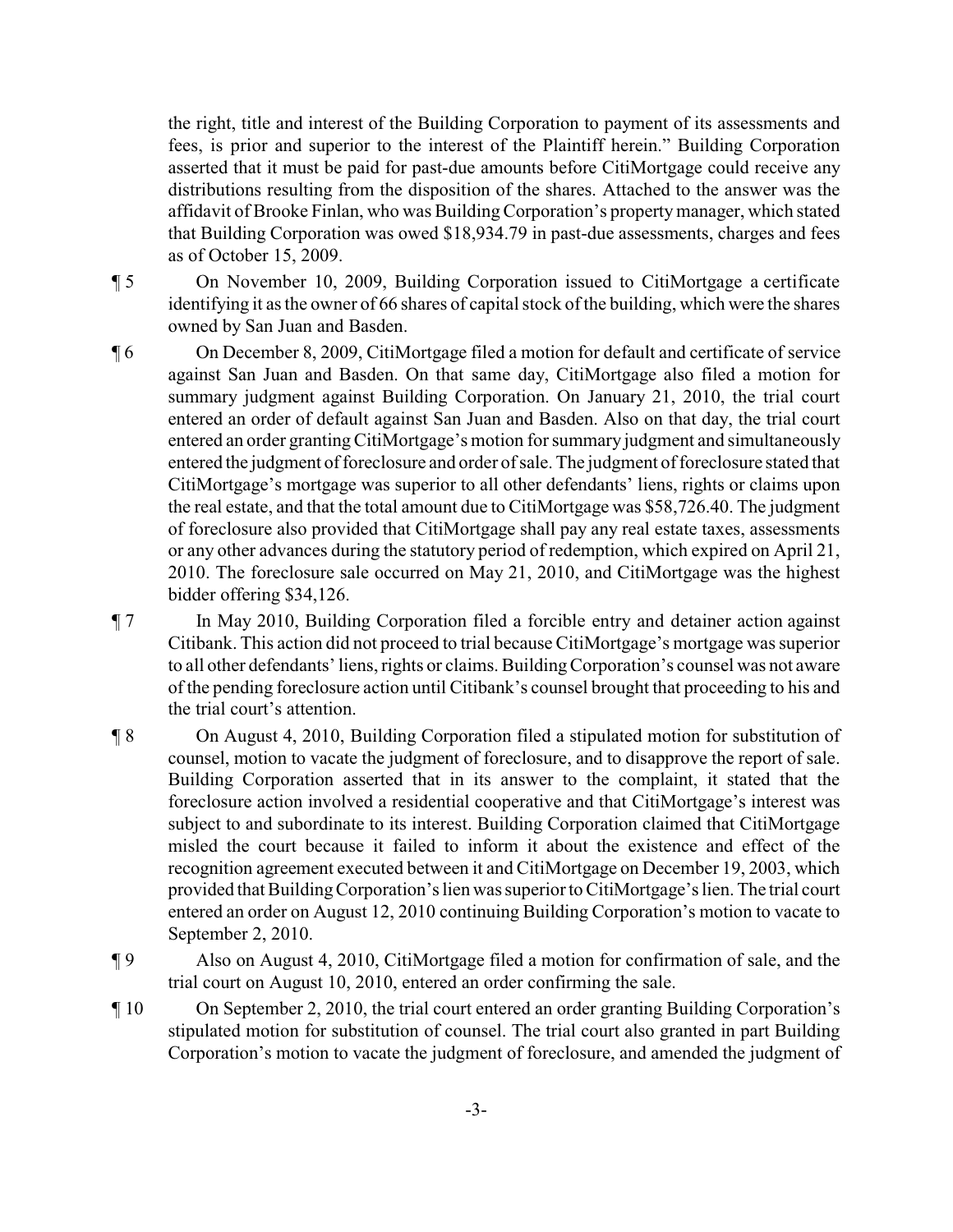foreclosure to provide it with a lien, right or claim superior to all other parties, including CitiMortgage, and CitiMortgage now had a lien, right or interest subordinate to Building Corporation, but superior to all other defendants. The trial court also ruled that Building Corporation's motion to disapprove the report of sale was stricken.

- ¶ 11 Lee Ann Cummings, president of the board of directors of building corporation, sent CitiMortgage's attorney an e-mail on October 29, 2010. The e-mail indicated that she spoke with CitiMortgage's attorney on that day and that she had explained the conversion process to him, which was ongoing for the past two years. Cummings stated in the e-mail that all documents were sent to CitiMortgage "every single time there [was] information regarding this conversion." Cummings also stated that on March 8, 2010, "a vote was taken of the shareholders and a super-majority voted to move forward with the conversion to a condominium and dissolve the cooperative." Cummings estimated that conversion buyouts would range from \$60,000 to \$176,000.
- ¶ 12 On November 5, 2010, CitiMortgage filed a motion to vacate the May 21, 2010 judicial sale, the August 10, 2010 order confirming the sale, the January 21, 2010 judgment of foreclosure and for entry of an order voluntarily dismissing the case pursuant to section 2- 1401. In this motion, CitiMortgage asserted that the conversion of the cooperative apartment into a condominium renders the purchased interest virtually worthless and imposes upon it excessive liabilities, both of which were previouslyunknown to it. CitiMortgage claimed that it would cost between \$60,000 to \$176,000 to purchase the foreclosed upon unit from the cooperative association, and past-due assessments, attorney fees and costs totaling approximately\$50,000 would be due. CitiMortgage asserted that if BuildingCorporation had informed it about those charges, it would not have proceeded with the foreclosure action.
- ¶ 13 On January 25, 2011, the trial court denied CitiMortgage's section 2-1401 petition finding that no meritorious defense was stated in the petition.<sup>1</sup> CitiMortgage timely filed this appeal.

#### ¶ 14 ANALYSIS

¶ 15 As an initial matter, BuildingCorporation claims that CitiMortgage waived review of the assessment and conversion issues on appeal because it failed to object to its motion to vacate

"This matter coming on *Pltf's* 2-1401 motion to vacate judgment, sale + sale confirmation; the court advised in the premises and argument having been heard

<sup>&</sup>lt;sup>1</sup>The copy of the order in the record states the following:

It is hereby ordered:

<sup>1)</sup> *Defendant's* 2-1401 motion is denied as the court finds there is no meritorious defense stated." (Emphasis added.)

On appeal, CitiMortgage claims that its section 2-1401 petition was denied, and the trial court's January 25, 2011 order is the subject of the issues on appeal. We note that Building Corporation's section 2-1401 petition was ruled upon by the trial court on September 2, 2010. Thus, we conclude that a scrivener's error caused the word "Defendant's" instead of the word "Plaintiff's" to be stated in the trial court's January 25, 2011 order.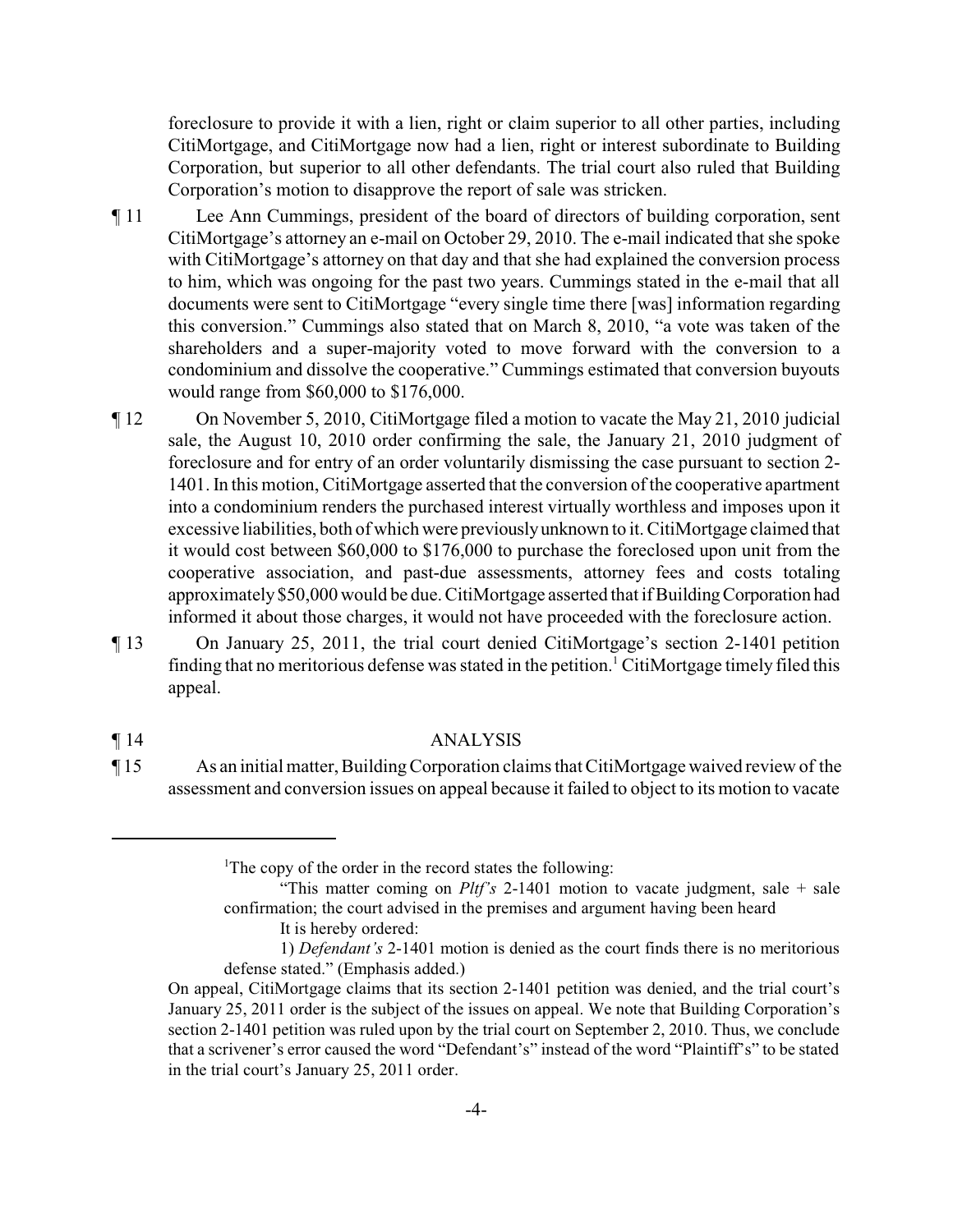or the trial court's order amending the judgment of foreclosure. Although it is true that CitiMortgage did not file those pleadings identified by Building Corporation, it seeks review of its own section 2-1401 petition raising newly discovered evidence that the trial court denied, and it is not seeking review of the trial court's rulings relating to any of Building Corporation's motions. Thus, CitiMortgage has not waived review of its section 2-1401 petition.

- ¶ 16 CitiMortgage first claims that it is not required to satisfy section 2-1401's standard requirements of presenting a meritorious defense or claim and exercising due diligence because it seeks to vacate a judgment entered in its favor. CitiMortgage contends that review of the trial court's denial of a section 2-1401 petition seeking to vacate a judgment of foreclosure entered in favor of the moving party is a matter of first impression.
- ¶ 17 CitiMortgage's claim that it is not required to satisfythe requirements of a section 2-1401 petition is not persuasive. CitiMortgage relies on *Household Bank, FSB v. Lewis*, 229 Ill. 2d 173 (2008), to support its position that it may bring a motion to vacate a judgment entered in its favor, but its reliance is misplaced because *Household* is distinguishable from the instant case. In *Household*, the Illinois Supreme Court held that the trial court did not err in granting the mortgagee bank's motion to vacate the judicial sale in a foreclosure proceeding. *Id.* at 184. The *Household* court noted that a judicial sale is not complete until the trial court enters an order confirming the sale. *Id.* at 181. The mortgagee bank in *Household* moved to withdraw the motion to confirm the judicial sale and to vacate the sale. *Id.* at 180. Thus, the mortgagee bank sought to voluntarily dismiss its claim *prior* to the trial court's entry of judgment. See *id.* In the instant case, however, the trial court already entered judgment in CitiMortgage's favor, which it subsequently seeks to vacate pursuant to section 2-1401. For this reason, *Household* is distinguishable.
- ¶ 18 Section 2-1401 provides a party with relief from a final judgment, if the petition seeking relief is filed 30 days after entry of the original judgment. See 735 ILCS 5/2-1401 (West 2010). We note that section 2-1401's language does not differentiate between which party is bringing the petition to vacate, and it provides reliefin every case where available. Section 2-1401 states in pertinent part that "[a]ll relief heretofore obtainable and the grounds for such relief heretofore available, whether by any of the foregoing remedies or otherwise, shall be available in every case, by proceedings hereunder, regardless of the nature of the order or judgment from which relief is sought or of the proceedings in which it was entered." 735 ILCS 5/2-1401 (West 2010). The seminal case of *Smith v. Airoom, Inc.*, 114 Ill. 2d 209, 220- 21 (1986), provides additional guidance. In *Smith*, the Illinois Supreme Court set forth the requirements that must be met to obtain the relief provided for in section 2-1401. *Id.* According to *Smith*, "[t]o be entitled to relief under section 2-1401, the petitioner must affirmatively set forth specific factual allegations supporting each of the following elements: (1) the existence of a meritorious defense or claim; (2) due diligence in presenting this defense or claim to the circuit court in the original action; and (3) due diligence in filing the section 2-1401 petition for relief." *Id. Smith*, too, does not differentiate between the prevailing or losing party when it set forth the requirements that must be satisfied to prevail on a section 2-1401 petition. Instead, *Smith* refers generally to "petitioner."
- ¶ 19 Here, CitiMortgage, as the moving party bringing the section 2-1401 petition, is the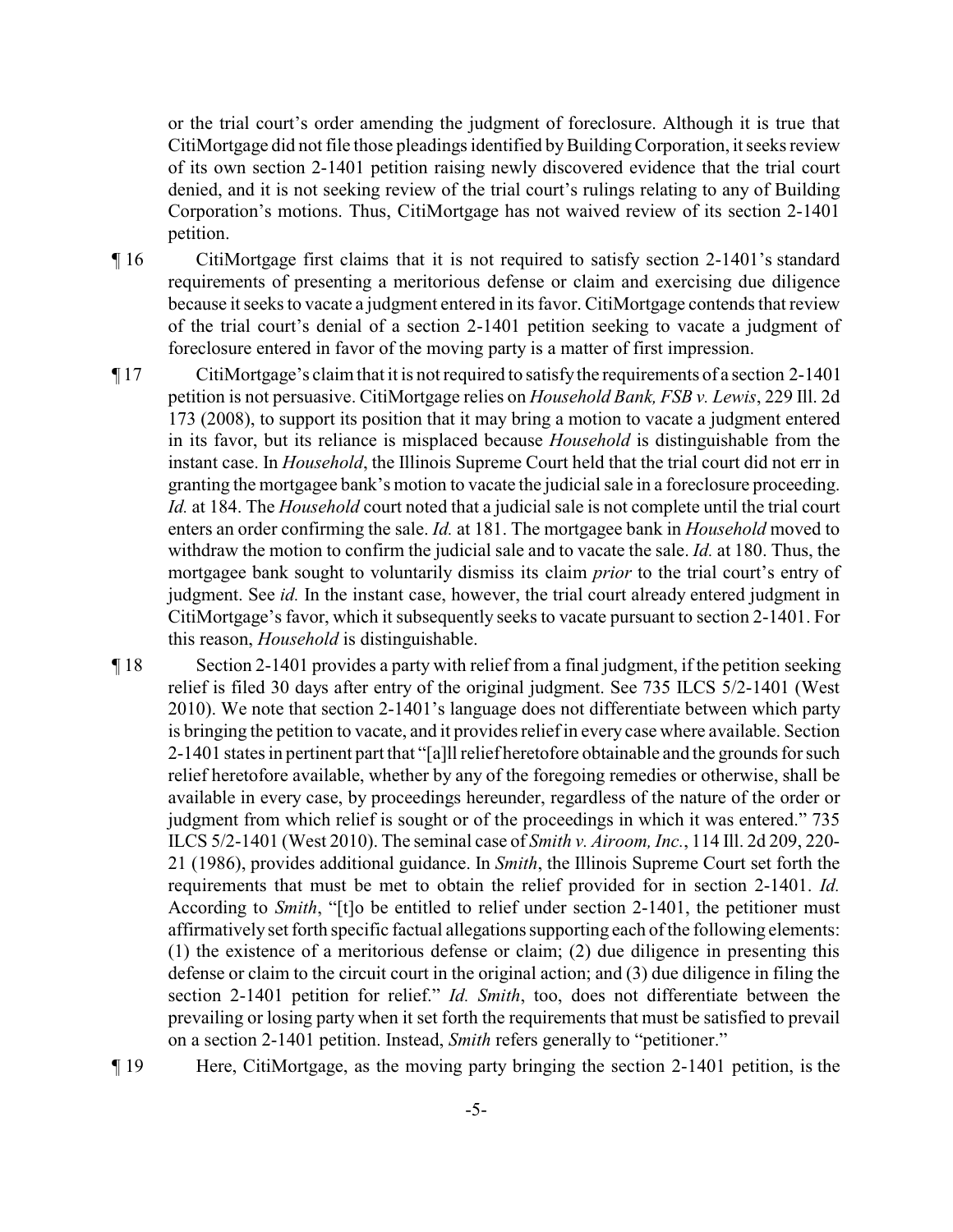petitioner. Based on the statutory language of section 2-1401 and the principles articulated in *Smith*, we find no basis to create an exception to the requirements of section 2-1401 for a petitioner seeking to vacate a judgment entered in its favor as urged by CitiMortgage. Accordingly, we reject CitiMortgage's contention that it is not required to present a meritorious defense or claim. We note that CitiMortgage in its brief states that a sufficient reason or explanation should be all that is required at most to vacate a judgment entered in its favor. We see little distinction between CitiMortgage's acknowledgement that a sufficient reason or explanation at minimum should be provided to vacate a judgment and requiring that the petitioner present a meritorious defense or claim. Under both scenarios, the petitioner must present a reason or claim why the trial court's prior judgment should be vacated. We conclude that by requiring the pleading of a meritorious defense or claim, a uniform standard exists for the trial court to adopt in deciding whether to vacate a previously entered judgment.

¶ 20 We next turn to address the merits of the claim that CitiMortgage raises as a basis to vacate the trial court's prior judgment. CitiMortgage asserts that newly discovered evidence reveals that Building Corporation concealed and materially omitted during the prior proceedings its knowledge regarding assessments in arrears amounting to approximately \$50,000 and the cooperative apartment's conversation into a condominium, which resulted in an estimated repurchase price of the unit between \$60,000 to \$167,000. CitiMortgage maintains that had it known about the newly discovered evidence, it would not have proceeded with the foreclosure action. CitiMortgage claims that the newly discovered evidence establishes a meritorious defense or claim, and the trial court erred in denying its section 2-1401 petition.

¶ 21 A petitioner establishes a meritorious defense when he "allege[s] facts that would have prevented entry of the judgment if they had been known by the trial court." *Blutcher v. EHS Trinity Hospital*, 321 Ill. App. 3d 131, 136 (2001). The purpose underlying a section 2-1401 petition is to allow the petitioner to raise in the trial court facts that are absent from the record, but, if the facts had been known, the trial court would not have entered the judgment that it did in the underlying proceedings. *Id.* at 135-36. The petitioner of a section 2-1401 petition must establish by a preponderance of the evidence the existence of a meritorious defense or claim and due diligence in pursuing the claim or defense. *Smith*, 114 Ill. 2d at 220- 21. The granting or denial of a section 2-1401 petition rests with the sound discretion of the trial court, after considering the facts and equities presented. *Id.* at 221. This court will reverse the trial court's ruling on a section 2-1401 petition only where the trial court abused its discretion. *Id.* A trial court abuses its discretion where "the trial court's decision is arbitrary, fanciful, or unreasonable, such that no reasonable person would take the view adopted by the trial court." *People v. Ramsey*, 239 Ill. 2d 342, 429 (2010).

¶ 22 Here, CitiMortgage has failed to establish a meritorious defense or claim. The defense or claim that CitiMortgage asserts to support the granting of its section 2-1401 petition, which is that it was unaware of both the assessments in arrears totaling \$50,000 and the conversion when the judgment of foreclosure and order confirming the sale was entered, is not persuasive. As Building Corporation maintains on appeal, its answer to the complaint raises an affirmative defense of priority. In its answer, Building Corporation asserted that CitiMortgage executed the recognition agreement, which states in relevant part: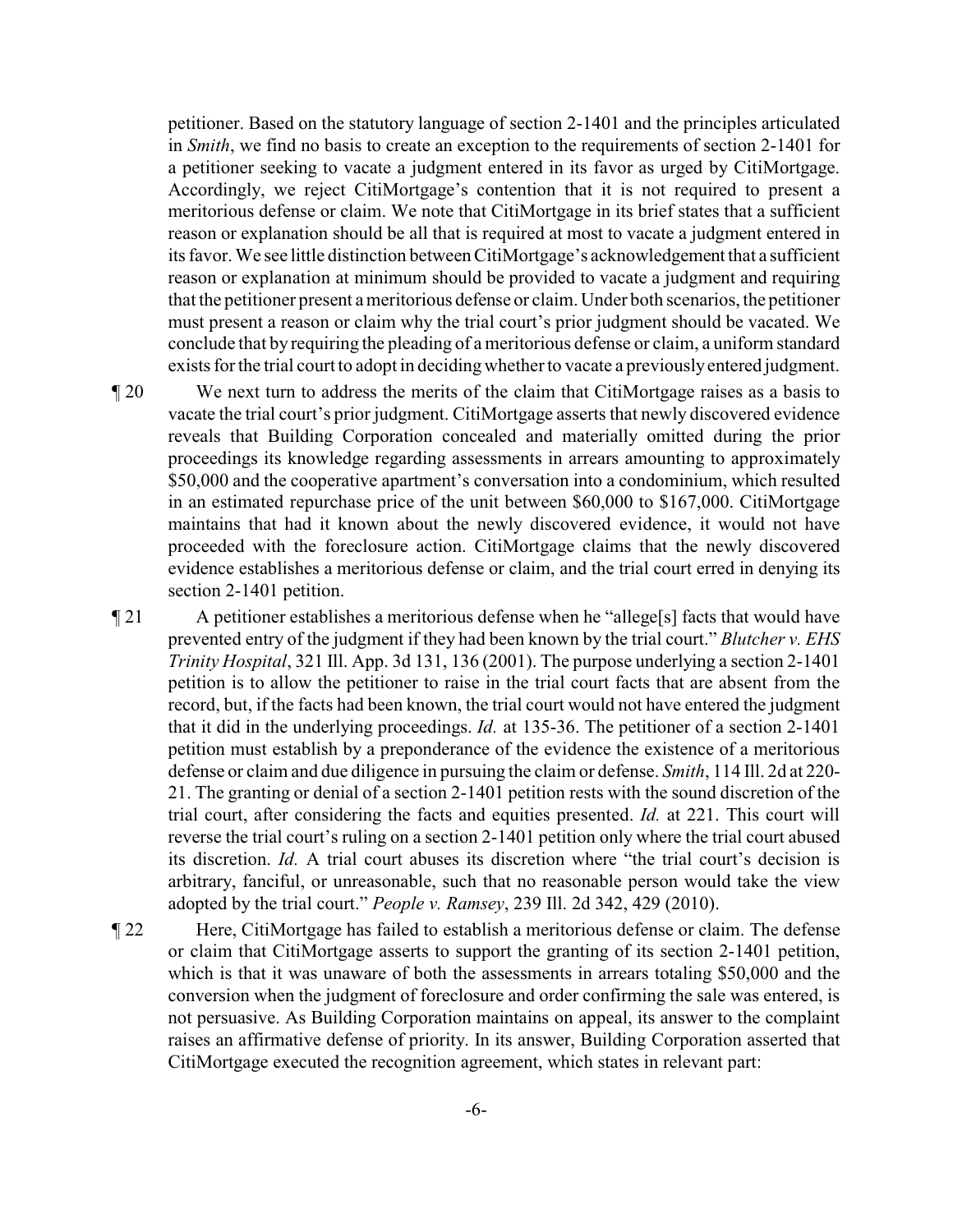"12. In the event the Corporation or the Bank conducts any sale or makes any other disposition of the Collateral (collectively, the 'Sale') pursuant to a default by the Borrower, the party conducting the Sale shall first be entitled to receive the reasonable expenses of the Sale after which the proceeds from the Sale shall be distributed as follows:

(i) First, to the Corporation to pay sums due under the By-Laws and the Proprietary Lease (including legal fees and costs)

(ii) Then to the Bank to pay the Indebtedness

(iii) Then to the Corporation or the Borrower as provided in the By-Laws or the ProprietaryLease provided, that, if the Bank pays the Corporation all amounts due under the By-Laws and the Lease and continues to pay such amounts as they become due, the Corporation shall not issue a new Certificate, enter into a new Lease or sell or otherwise dispose of the Collateral for an amount less than the sum of the amount of the Borrower's obligation to the Bank and the amount owed the Corporation under the Lease and the By-Laws, without the Bank's prior written approval."

CitiMortgage consented to the recognition agreement when it executed the agreement on December 19, 2003. Also in its answer, Building Corporation stated that the amount owed to it as of October 9, 2009, was \$18,934.79 in past-due assessments, charges and fees, which was detailed in an attached affidavit. Because CitiMortgage executed the recognition agreement and the amount of assessment in arrears as of October 9, 2009, was disclosed in BuildingCorporation's answer, we disagree with CitiMortgage's contention that the amount of assessments, attorney fees and costs owed as of September 2, 2010, constitutes newly discovered evidence. CitiMortgage was on notice that a risk existed that it would be subject to past-due assessments and fees, and that the assessments and fees continued to accrue during the pendency of the proceedings. Thus, CitiMortgage had the duty to exercise due diligence to remain abreast of the amount of fees accruing throughout the proceedings and cannot successfully assert its lack of knowledge regarding the amount of assessments and fees accrued as a meritorious defense or claim.

- ¶ 23 Similarly, CitiMortgage fails to raise a meritorious defense or claim regarding the cooperative building's conversion into condominiums. The basis of CitiMortgage's meritorious defense or claim, here, is that had it known about the conversion process and the required buy-in amount, it would not have proceeded to the judicial sale, and it would have vacated the judgment of foreclosure and dismissed the foreclosure action at that time. CitiMortgage, however, does not establish that the trial court would not have entered the order confirming the sale had the conversion information been presented to the trial court. CitiMortgage's asserted meritorious defense or claim is that *it* would not have proceeded with the sale had it known about the conversion and the associated costs.
- ¶ 24 CitiMortgage also claims that Building Corporation had an affirmative duty to inform it that plans were in progress to convert the cooperative apartments into condominiums, and because it failed to provide the relevant information to CitiMortage, the newly discovered evidence provides it with a meritorious defense or claim. We disagree.
- ¶ 25 We note that in an e-mail dated October 29, 2010 to CitiMortgage's attorney, the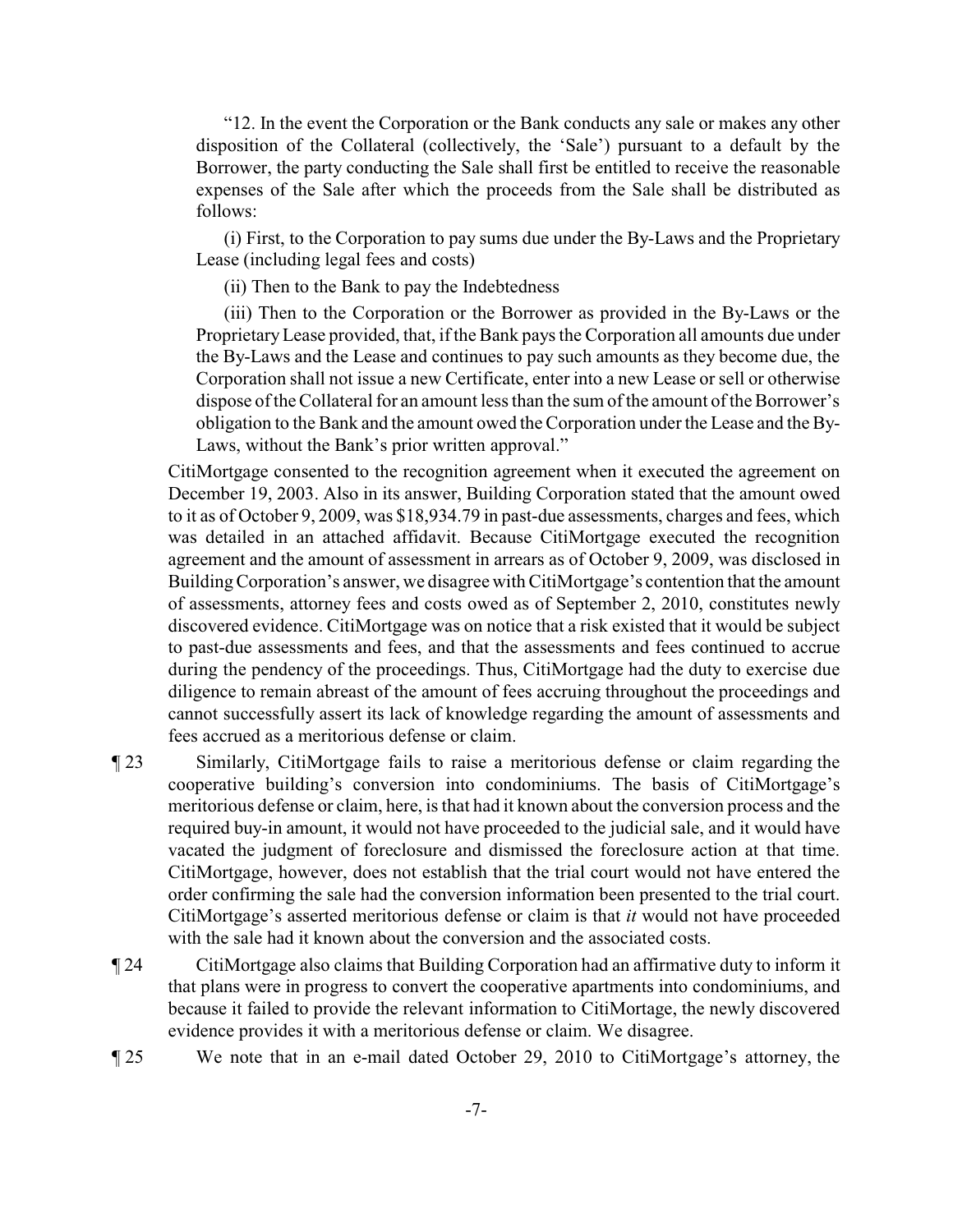cooperative building's president, Lee Ann Cummings, stated that the conversion had been on-going for the last two years, and that the cooperative sent all documents relating to the conversion to CitiMortgage. The e-mail also stated that on March 8, 2010, "a vote was taken of the shareholders and a super-majority voted to move forward with the conversion to a condominium and dissolve the cooperative." Thus, the record reveals that Building Corporation claims to have notified CitiMortgage of the impending conversion. This claim, however, is rebutted by CitiMortgage's attorney's affidavit that was attached to CitiMortgage's section 2-1401 petition where the attorney stated that his communication with Cummings on October 29, 2010 was the first time that he or CitiMortgage became aware of the conversion process and that the assessments in arrears totaled \$50,000. Because a transcript of the hearing on the section 2-1401 petition is not included in the record, we cannot conclude how in-depth this e-mail and the affidavit were discussed during the hearing. However, the e-mail and affidavit were attached to CitiMortgage's section 2-1401 petition and we, thus, conclude that the trial court reviewed and considered the content of the e-mail and affidavit and placed appropriate weight on those documents. Moreover, CitiMortgage fails to present case law supporting its position that Building Corporation had an affirmative legal duty to disclose to it and the trial court its future plans concerning the property.

¶ 26 CitiMortgage relies on *Department of Conservation v. Cipriani*, 202 Ill. App. 3d 986 (1990), to support its claim that errors in property valuation create a meritorious defense, but its reliance is misplaced. In *Cipriani*, this court held that the trial court erred in denying the petitioner's section 2-1401 petition because newly discovered evidence resulting from a subsequent letter of map revisions (LOMR) revealed that the petitioner's property was previously devalued when it was erroneously included in a flood plain based on a flood insurance study completed by the United States Soil Conservation Service. *Id.* at 991. This court reasoned that the trial court undoubtedly would have given the prior flood insurance study great weight since the study was conducted by a federal agency. *Id.* at 992. The subsequent LOMR, however, indicated that the prior flood insurance study was wrong. *Id.* at 991. Thus, the *Cipriani* court concluded that the subsequent LOMR was newly discovered evidence. The facts in *Cipriani* are clear that neither the parties nor the trial court knew when the judgment was entered that the prior LOMR was inaccurate, and all parties relied upon that report. In contrast, CitiMortgage in the case *sub judice* contends that Building Corporation knew, when the order confirming the sale was entered, that the cooperative building would be converted into condominiums. Thus, CitiMortgage cannot assert that neither party knew of the information that it claims was newly discovered. Also, CitiMortgage does not present evidence that it and the trial court relied upon a third-party prepared document that was subsequently discovered to be erroneous. For these reasons, *Cipriani* is distinguishable.

¶ 27 Moreover, CitiMortgage fails to persuade this court that its meritorious defense or claim based on newly discovered evidence is of the nature that customarilywarrants relief pursuant to section 2-1401. For example, in *Blutcher v. EHS Trinity Hospital*, 321 Ill. App. 3d 131, 140 (2001), this court held that a meritorious defense existed where the plaintiff's attorney settled a case, but it was subsequently learned that he did not have the plaintiff's authority

-8-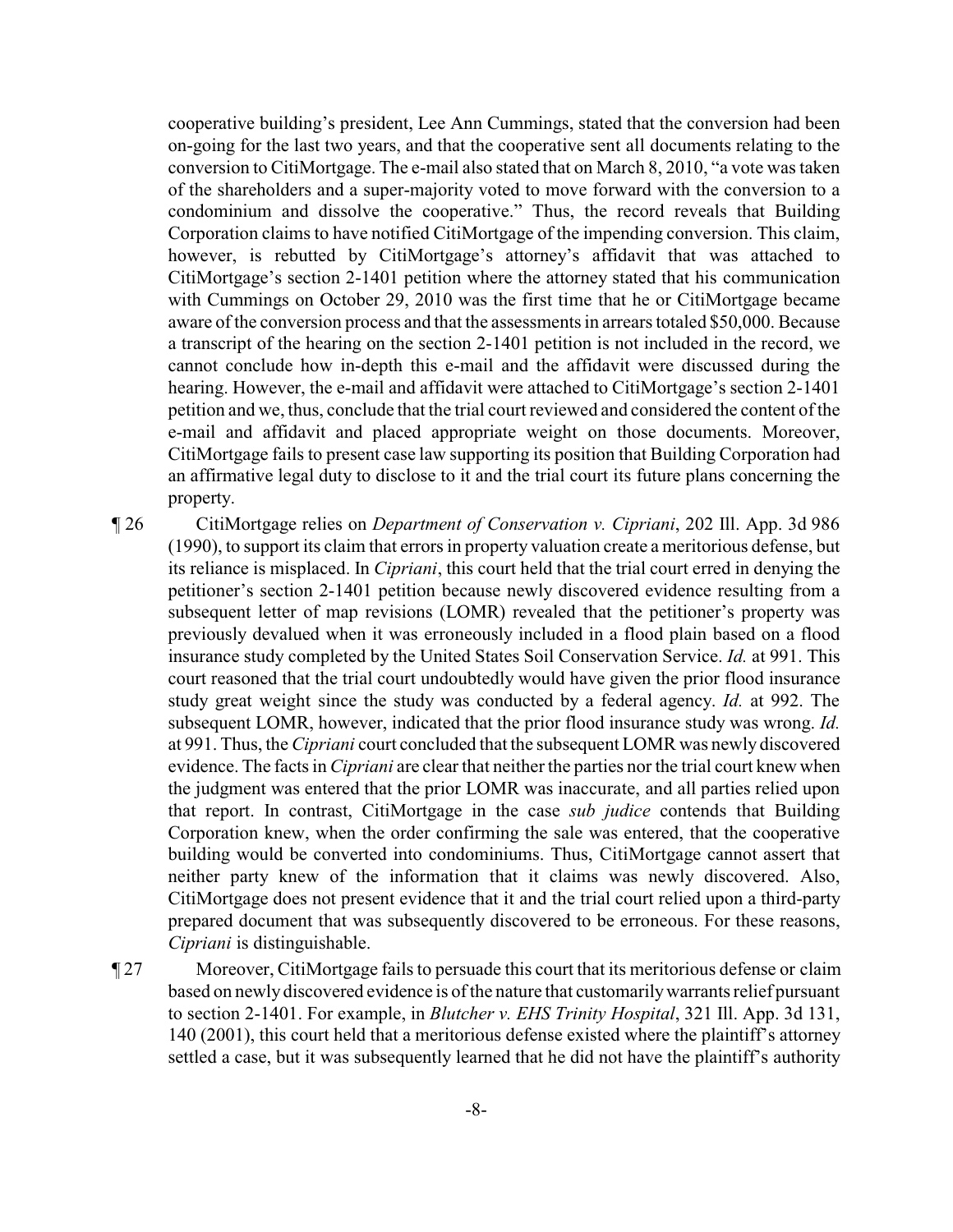or consent to settle. Also, in *Sunderland v. Portes*, 324 Ill. App. 3d 105, 111 (2001), this court held that minors satisfied the requirements of a section 2-1401 petition by presenting new facts establishing that the trial court knew during the underlying proceeding that the minors' attorneys withdrew, but the trial court did not know that the minors' parents would never obtain new counsel and do nothing to protect the minors' interest. However, in *Physicians Insurance Exchange v. Jennings*, 316 Ill. App. 3d 443, 458 (2000), the petitioner sought to vacate a judgment claiming that it dismissed its appeal on the belief that its opponent's motion for costs rendered the appeal premature. The *Jennings* court held that the petitioner's misunderstanding of its opponent's motion was a procedural mistake of law, which did not provide a sufficient ground to vacate a judgment, and that its opponent's attorney had no obligation to inform it that the appeal was not premature, but timely. *Id.*

¶ 28 Here, CitiMortgage claims that because it did not know of the cooperative building's future plans for conversion, the judgment of foreclosure should be vacated since its acquired interest is now rendered worthless unless it incurs additional costs to purchase the condominium. CitiMortgage also claims that Building Corporation knew about the conversion plans, but did not reveal those plans to it or the trial court so that proper decisions could be made prior to the sale. CitiMortgage's allegations all have the common element that it potentially would not have made the decision to continue with the foreclosure and sale proceedings had it known about the amount of assessments in arrears and the conversion. CitiMortgage, however, does not establish that the trial court would not have entered the judgment or order confirming the sale had it known about that same information. Also, CitiMortgage does not contend that Building Corporation prevented it from independently discovering the information regarding the amount of assessments past-due and the future conversion plans. Furthermore, we note that CitiMortgage did not file a response to Building Corporation's motion to vacate the judgment of foreclosure wherein it asserted its priority over CitiMortgage. In the instant case, the trial court did not abuse its discretion in denying CitiMortgage's section 2-1401 petition because CitiMortgage failed to present a meritorious defense or claim by a preponderance of the evidence. Moreover, because CitiMortgage executed the recognition agreement, and Building Corporation raised priority as an affirmative defense in its answer and filed its motion to vacate the judgment asserting priority before the trial court entered its order confirming the sale, the trial court did not abuse its discretion in refusing to invoke its equitable jurisdiction to vacate the judgment of foreclosure entered in CitiMortgage's favor.

¶ 29 CitiMortgage next contends that the trial court's September 2, 2010 order amending the judgment of foreclosure contradicts with the trial court's August 10, 2010 order confirming the sale, which was not vacated or amended. The order confirming the sale stated that "all claims of parties to the foreclosure are hereby terminated and barred pursuant to 735 ILCS 5/15-1509(c) including all Co-op assessments, charges and fees. Plaintiff shall be responsible for future amounts only after issuance of the aforesaid documents." Although CitiMortgage is correct that the order confirming the sale was not expressly amended, the trial court did, subsequent to entering that order, amend the judgment of foreclosure, which amended the priority among the parties and, thus, directly impacted the order confirming the sale. Also, in the September 2, 2010 order wherein the trial court amended the judgment of foreclosure,